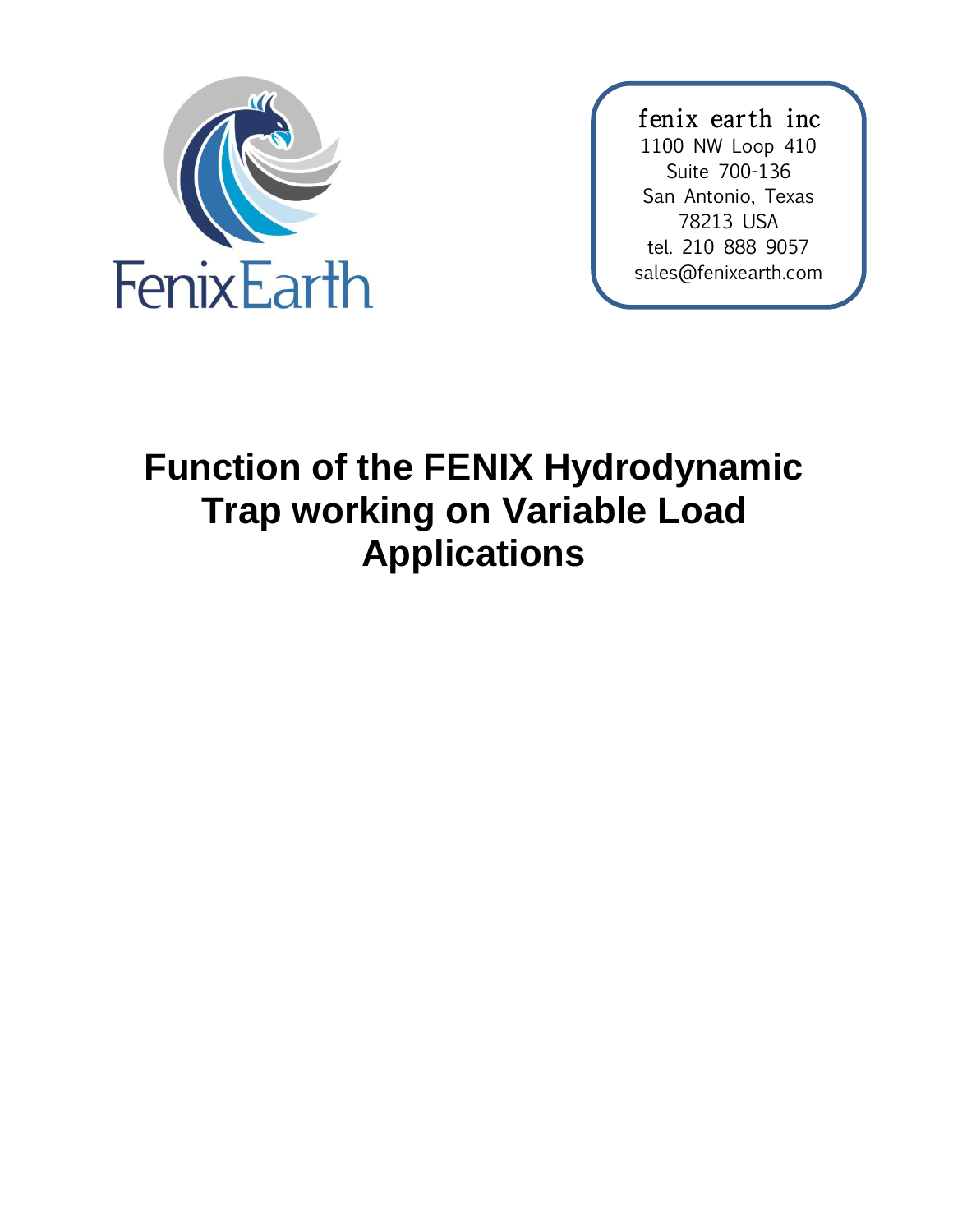

## **The FENIX Trap and Variable Loads – how it works**

The following is intended to give an explanation to a question that often perplexes people when considering using the FENIX Hydrodynamic Steam Trap with venturi technology– that is **'how can trap that has a fixed diameter orifice with no moving parts operate on applications with a variable load?'**

The follow text attempts to explain the function of the FENIX Hydrodynamic Trap and in particular how the use of the flash steam in the venturi section of the FENIX Hydrodynamic Trap provides the FENIX Trap with a varying capacity.

#### **Why use venturi technology**

A simple orifice trap has a limited operating range on varying loads. It will work if the loads are relatively constant e.g. distribution systems. The FENIX Hydrodynamic Trap works by combing venturi technology with the orifice so part of the capacity of the FENIX Hydrodynamic Trap is related to the size of the orifice but part is also related to the back pressure that is generated inside the venturi. It is a combination of the pressure drop across the orifice and the back pressure generated in the venturi that gives the FENIX Hydrodynamic Trap its overall capacity.

As the condensate passes through the orifice of the FENIX Hydrodynamic Trap there is a pressure loss. On the upstream side of the orifice (the heat exchanger or steam line side) the condensate is at the same pressure and temperature as the steam and it contains a lot of energy (it's hot). As it drops pressure across the orifice the temperature and pressure of the condensate reduces so it contains less energy.

However, energy cannot disappear. So the difference in energy between the high pressure/temperature upstream side and the low pressure/temperature downstream side (i.e. the condensate return system) is converted into steam. The higher the pressure difference across a trap (and it is the same for all traps) the more condensate has to be converted into 'flash' steam.

FENIX uses this flash steam to create a back pressure inside the venturi.

As the condensate is forced through the orifice of the FENIX Hydrodynamic Trap by the upstream pressure the resultant pressure drop generates flash steam. This flash steam is 1000 times the volume of the condensate so the sudden expansion results in the condensate being accelerated in the venturi of the FENIX Hydrodynamic Trap. This sudden acceleration creates and opposite and equal force or back pressure inside the venturi which acts to restrict the flow of condensate through the orifice.

Because the amount of flash steam changes depending upon the operating conditions then the resultant back pressure also changes. This is then regulating the flow of condensate through the trap and hence gives it is variable capacity characteristics.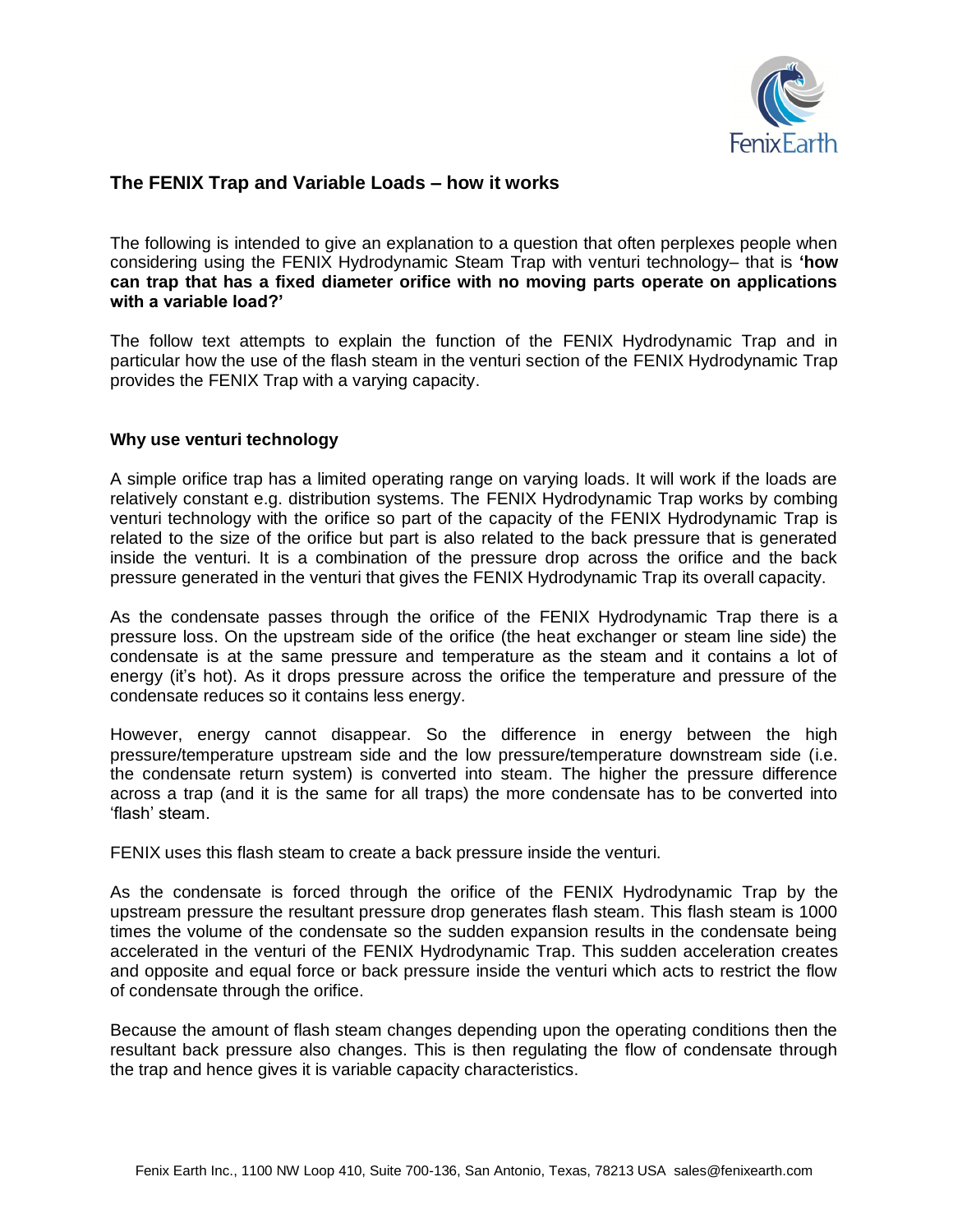

#### **Cold start up**.

This will be situation when the plant has been down for some time. In this case all the pipework is cold including the reactor vessels and heat exchangers. When the steam is first 'switched on' there is a massive rush but this is to evacuate the air from system. The cold air is more dense than the steam so the lighter steam sits above the air and pushes it out through the trap. (Please note that under normal operating conditions when the air is the same temperature as the steam the air is lighter so the only way to eliminate air from a system is to install an air vent at the highest location).

Once the steam starts to come into contact with the cold walls of the vessels and heat exchanger surfaces it condenses. Because of the huge temperature difference between the steam and the surfaces the condensing load can be 2 to 3 times the normal operating load. However the condensate that forms is not at the saturation temperature of the steam. It is possible to run your hand through the condensate discharging from a trap at start up. Because the temperature is below the boiling point of water at atmospheric temperature i.e. below  $212^{\circ}$ F, there is no flash steam being generated inside the venturi of the traps. Since there is no flash steam being generated there is no backpressure being generated either so the condensate can flow at a higher rate through the trap. The capacity of the FENIX Hydrodynamic Trap for cold start ups is typically 2 to 3 times 'normal' running conditions. This means that there is no need to use bypass valves for cold start up for either low load applications, drip legs and trace heating, or for larger process loads.

**The second condition** would be a normal on off start up such as a batch process. There will always be a small amount of preheating to get all the system back to temperature but if the batch process are frequent then the warm up is minimal. Also there is usually an ON/OFF valve rather than a modulating valve which will open 100% at the start of the batch. I believe this is the case in R-1801. In this situation there is an initial high load as the product heats up and then it will sit at maximum capacity until the end of the batch.

During the heat up phase the condensate rate is higher due to the higher temperature difference between the steam and the product. However the condensate formed be sub-cooled and so less the flash that is generated in the venturi. Once the product reaches steady state conditions then the condensate arriving at the trap will be at the saturation temperature there will be less condensate but it will be at saturation temperature. Therefore the resulting increase in flash steam will create an increased back pressure and 'hold back' the flow of condensate. This will be the design condition that the trap will be specified for.

**The final condition** is if an application that has a control valve that is regulating the flow of steam to a unit. Below is a model of the function of the steam trap operating on a heat exchanger.

The model simulates a heat exchanger with a 10m<sup>2</sup> surface area heating water from 20<sup>o</sup>C to  $80^{\circ}$ C (please excuse metric units). The model simulates how the change in the flash steam varies as the flow rate of water to be heated varies.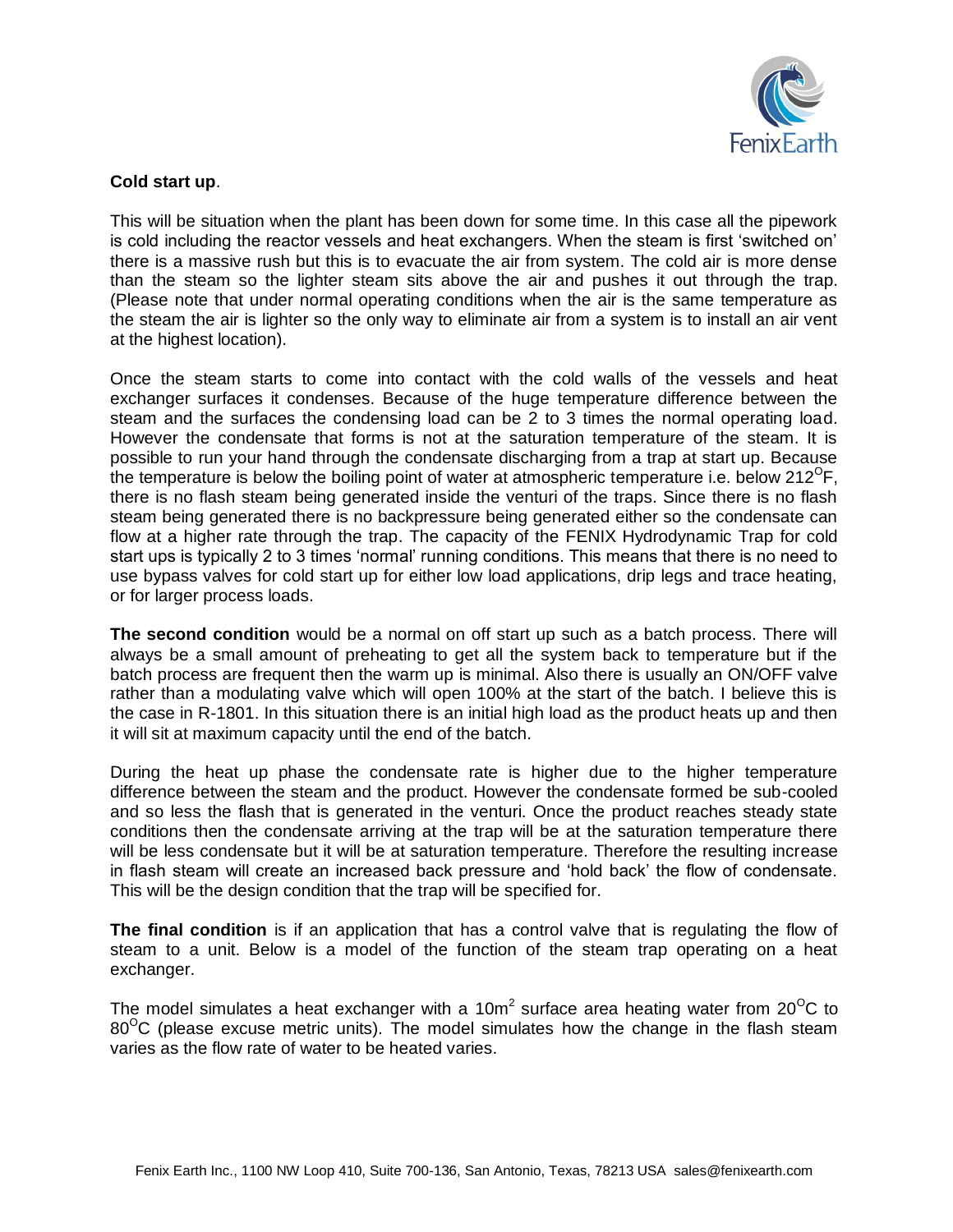

## **Cond 1 – Full load operation**



This is the maximum output condition for the application. The water flow rate is 37700 kg/hr and at this flow rate it is necessary to supply 2639 kW of energy which requires a steam flow rate of 4750 kg/hr at 10 Bar. Hence the control valve is fully open. This is the maximum output that this unit is capable of and is the ideal design point for the FENIX Hydrodynamic Trap. This will be the design specification that will be stated in the O&M manuals.

Under these conditions the flash steam generated will be 16% of the condensate flow rate, so by mass this will equate to a flash steam flow of 761 kg/hr. This will be the maximum flash steam and will generate the maximum back pressure in venturi of the trap.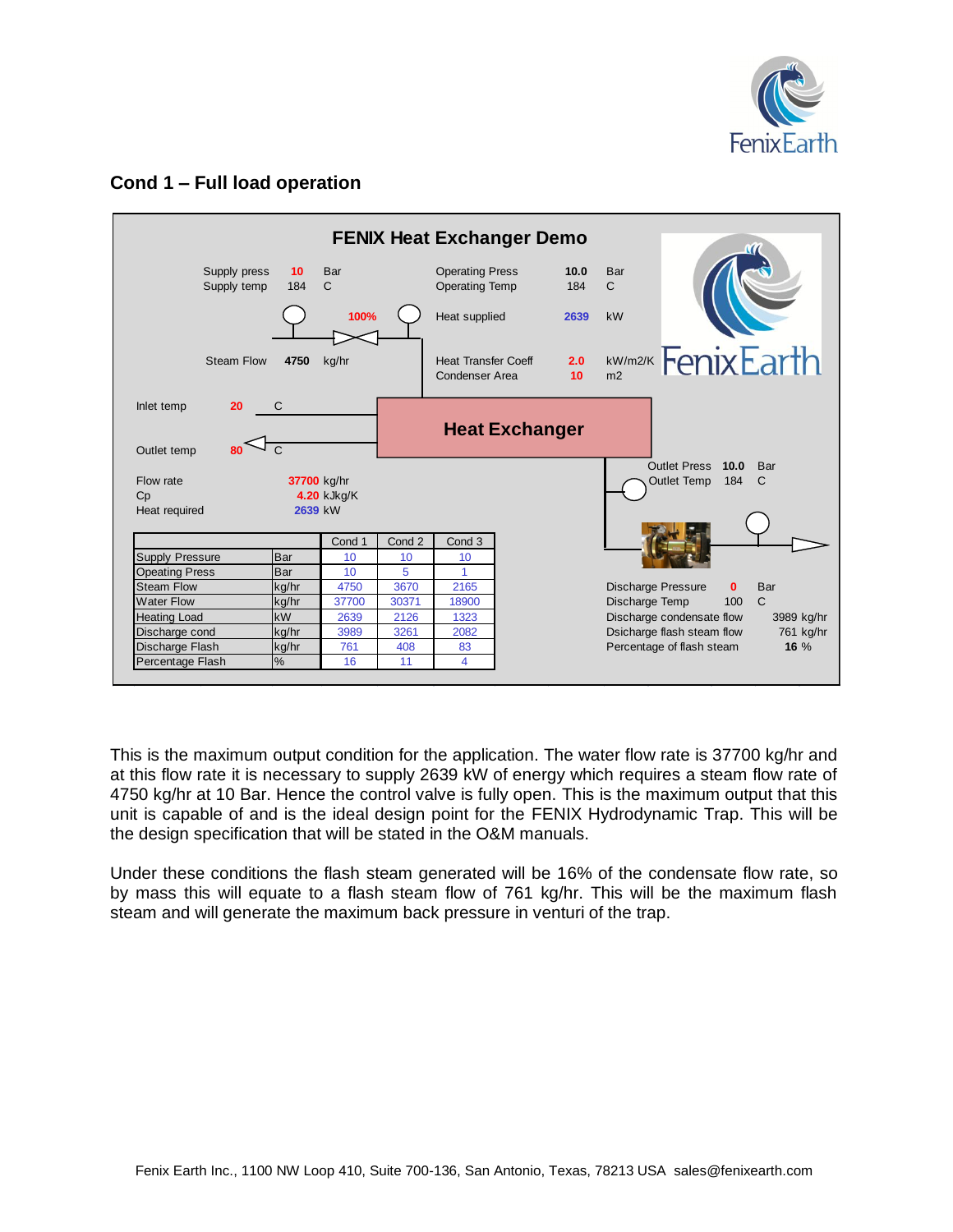

# **Cond 2 – Part Load**



If the flow rate of water now reduces to 30371 kg/hr (to simulate a reduced load) then the heat demand reduces to 2126 kW. To meet this demand it is only necessary for the unit to operate at 5 Bar and the flow rate of steam will reduce to 3670 kg/hr.

So now you have less condensate arriving at the trap (3670 kg/hr instead of 4750 kg/hr) but there is less pressure forcing it through (5 Bar instead of 10 Bar). But because the temperature of the condensate has reduced there is less flash steam generated. The percentage drops (now 11% instead of 16%) but also the mass flow reduces (now 406 kg/hr instead of 761 kg/hr).

The reduction in the flash steam being generated means that there is less back pressure generated so even though there is less pressure forcing the condensate through the orifice of the trap there is less back pressure holding it back.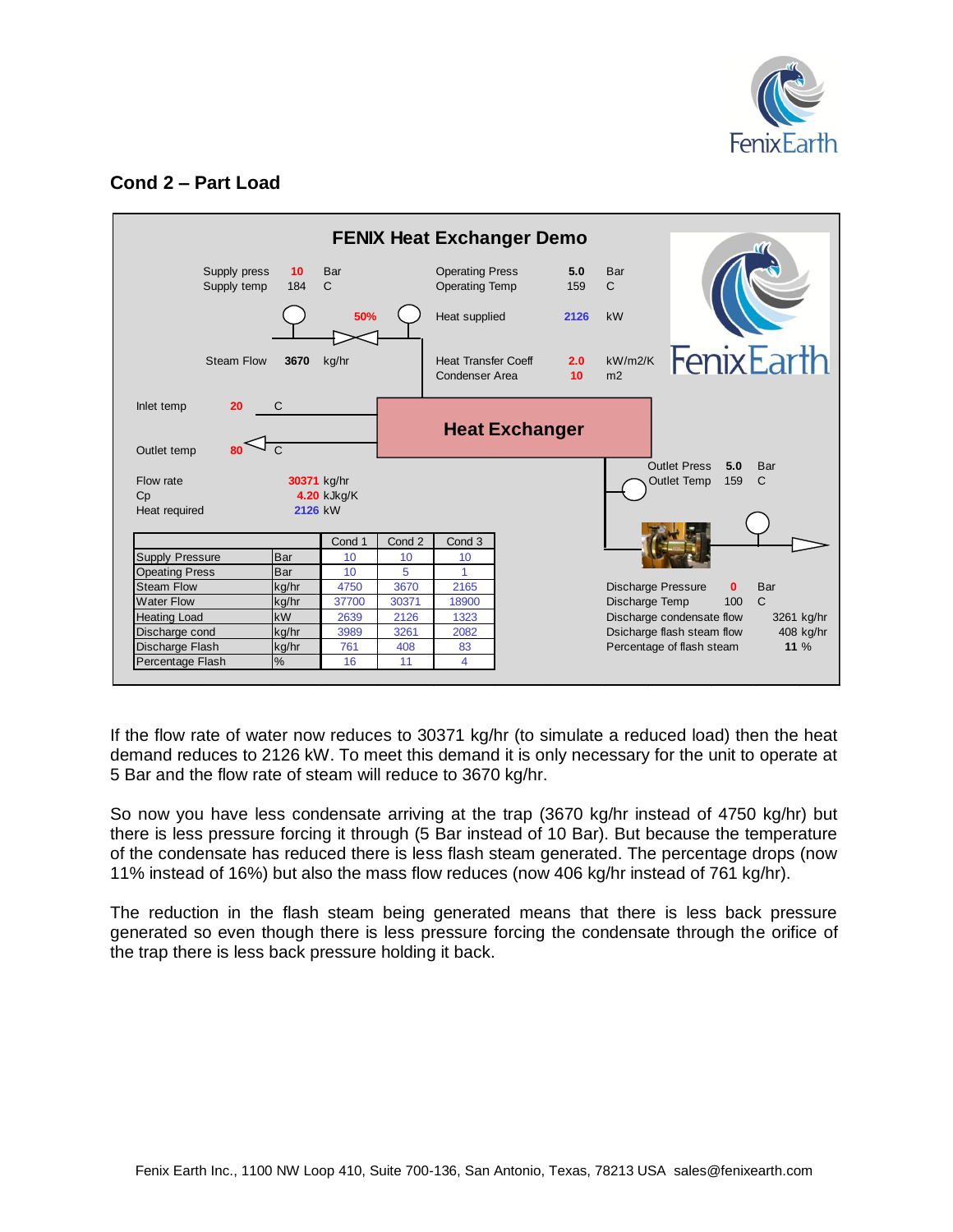

# **Cond 3 – Low load**



If the water flow to the heat exchanger is reduced even further to 18900 kg/hr then the heat exchanger will only have to operate at 1 Bar to maintain the required 80 $^{\circ}$ C.

The steam flow rate will now be 2165 kg/hr to meet the reduced heat demand of 1323 kW. Under these conditions only 4% of the condensate will flash off and the total flash flow will have reduced to 83 kg/hr. So although there is very little pressure forcing the condensate through the trap there is very little backpressure being generated in the venturi section.

The net result of all this is that as the process conditions change the capacity of the FENIX Hydrodynamic Trap changes accordingly.

The output characteristics of a heat exchanger is not linear but a curve which starts at the maximum condition i.e. the maximum flow and maximum pressure, and regulates down to zero as the control valve closes completely.

The capacity of the FENIX Trap is a function of the nozzle size and the dimensions of the venturi section. By utilising the natural laws of physics, i.e. the change in the flash steam with change in pressure, the capacity of the FENIX Hydrodynamic Trap can vary with the changes in process conditions. The internal dimensions of the FENIX Hydrodynamic Trap are designed in such a way that the capacity of the FENIX Trap changes with the changing capacity of the